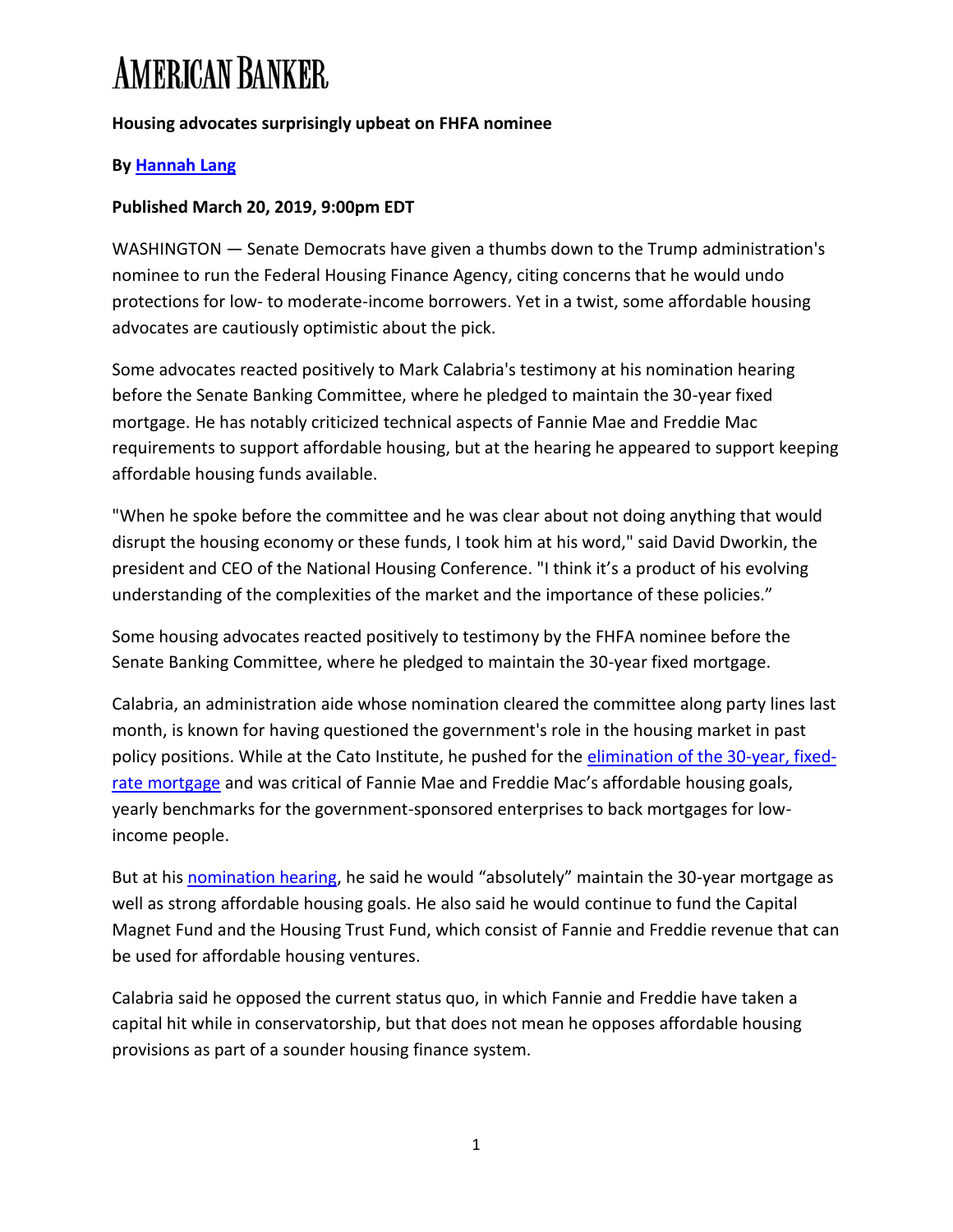"My concern about the affordable housing goals in the past have taken place in the context of two large institutions with essentially zero capital," Calabria said at his Feb. 14 hearing. "I do believe we can get to a spot where we can have risk-taking via affordable housing goals if we can have an appropriate regulatory structure that has capital backing those goals."

Many Democrats and advocates say they will not support any GSE reform plans that eliminate the affordable housing provisions, and concerns about the fate of affordable housing policy could explain why Calabria lacks Democratic support.

But some housing groups are confident that Calabria recognizes the importance of affordable housing going forward.

Dworkin said it is possible that Calabria's views have become less stringent as he gets closer to a position that wields significant influence over the housing sphere.

"Most people in policymaking positions like this one that are so tightly tied to such a large part of the economy realize very quickly that the law of unintended consequences is never repealed, and so it's important to have a degree of caution that is not required when you're writing articles or papers," he said.

Dave Borsos, the vice president of capital markets at the National Multifamily Housing Council, said Calabria's criticism of components of the affordable housing provisions — and how they might add risk — is different than criticizing affordable housing in general.

Calabria is known for having fiery articles, including a 2012 blog post referring to homeowners receiving principal reductions as "deadbeats." But Borsos said there is no reason to think those viewpoints would influence him as director of FHFA.

"While he may not be in favor of specific affordable housing goals in some of his past writings, if you read through some of that, it doesn't necessarily mean that he wasn't in favor of supporting affordable housing in some fashion," he said. "I think that his issue is more mandate-based and critical of that aspect of affordable housing."

Some in the housing industry are more eagerly anticipating Calabria's confirmation. The Manufactured Housing Institute — an organization that represents affordable factory-built housing — has submitted a letter to Senate Majority Leader Mitch McConnell, R-Ky., and Senate Minority Leader Chuck Schumer, D-N.Y., urging Calabria's immediate confirmation.

"Mark Calabria's history on manufactured housing is something that we're really excited about," said Lesli Gooch, the executive vice president of MHI. "[He is] someone that recognizes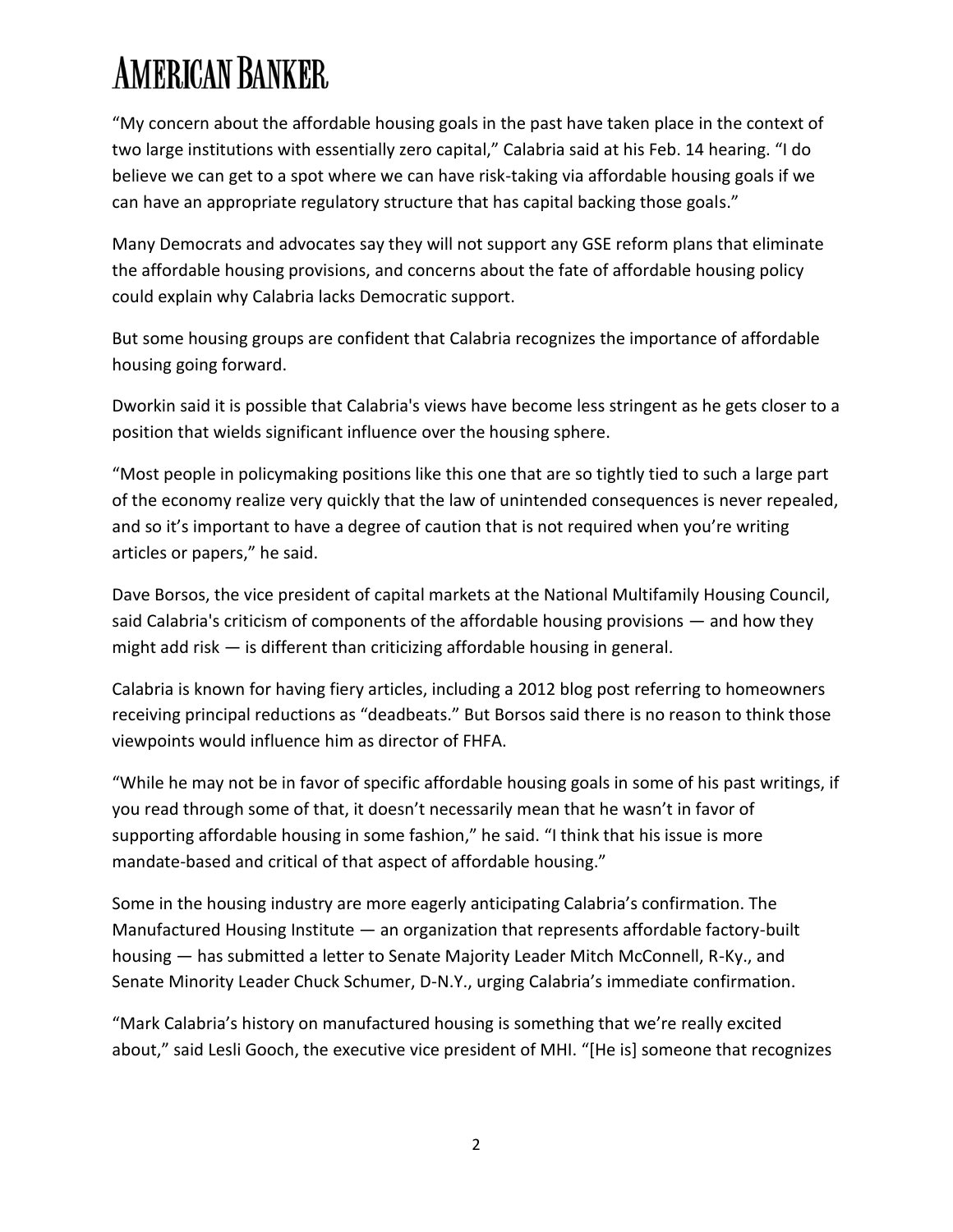what manufactured housing is and how we can be a solution to the affordable housing shortage and the supply shortages that we face."

Others pushing for housing opportunities for lower-income borrowers are less sure.

Doug Ryan, the director of affordable homeownership at Prosperity Now, said while there is no "reason to question his integrity at the confirmation hearing," Calabria has still made his ideology clear.

"He is predisposed to allowing Fannie and Freddie to pull back, and by pulling back, that means being less supportive of communities of color, low-to-moderate income homeowners, assisted housing projects and refinance, the whole range of things," he said.

While the Democrats on the Banking Committee likely appreciated Calabria's promises to uphold the elements of the GSEs that allow for affordable housing, they probably weren't entirely convinced, said Ryan.

"I think fundamentally, you should be called into account on your past written and spoken record and I think that's where the Democrats landed," he said. "Compared to a lot of nominees that this administration has put forward in all various areas, he had a written record."

Yet others have taken comfort in Calabria's record. For example, as a former aide to Sen. Richard Shelby, R-Ala., he helped author the 2008 Housing Economic and Recovery Act that included the "duty to serve" provision requiring Fannie and Freddie to facilitate a secondary mortgage market for low- and moderate-income families.

"Having the author of the 'duty to serve' be serving in that position at FHFA, we don't think is a bad thing," said Gooch.

The mortgage industry has generally accepted that one of Calabria's top priorities as director will likely be allowing Fannie and Freddie [to hold more capital,](https://www.americanbanker.com/news/fhfa-chief-to-bes-top-priority-more-capital-for-fannie-freddie) which Sen. Mark Warner, D-Va., expressed concern about during Calabria's hearing.

"I guess one of the concerns I have is if we go to ... bank-like capital requirements, that that's going to dramatically increase the cost of borrowing, particularly for low-income borrowers, borrowers of color or others," he said.

Recapitalizing the GSEs would undoubtedly have an effect on mortgage pricing, said both Dworkin and Ryan.